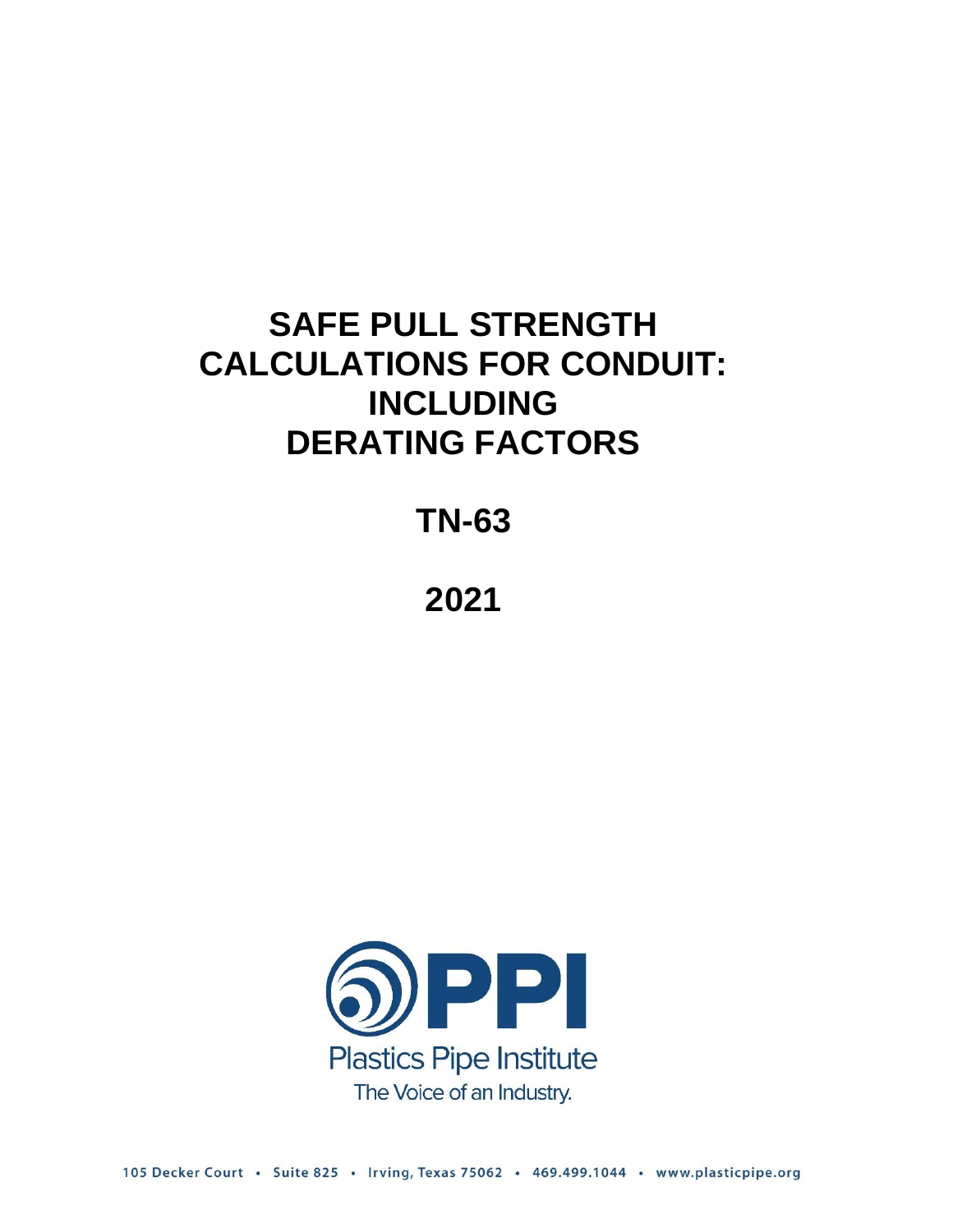## **Foreword**

This technical note was developed and published with the technical help and financial support of the members of the Plastics Pipe Institute. The members have shown their interest in quality products by assisting independent standard-making and user organizations in the development of standards, and also by developing reports on an industry-wide basis to help engineers, code officials, specifying groups, and users.

This technical note has been prepared to provide guidance, to those responsible for the selection and installation of HDPE conduit, on the appropriate selection of conduit based on installation considerations. This document was not intended to provide system design information. The reader is referred to the PPI website at [www.plasticpipe.org f](http://www.plasticpipe.org/)or system design documents.

The Plastics Pipe Institute, Inc. has prepared this technical note as a service to the industry. The information in this report is offered in good faith and believed to be accurate at the time of its preparation, but is offered "as is" without any express or implied warranty, including WARRANTIES OF MERCHANTABILITY AND FITNESS FOR A PARTICULAR PURPOSE.

Additional information may be needed in some areas, especially with regard to unusual or special applications. Consult the manufacturer or material supplier for more detailed information. A list of member manufacturers is available from PPI. PPI does not endorse the proprietary products or processes of any manufacturer, and assumes no responsibility for compliance with applicable laws and regulations.

PPI intends to revise this report from time to time, in response to comments and suggestions from users of this note. Please send suggestions for improvements to PPI. Information on other publications can be obtained by contacting PPI directly or visiting the web site.

The Plastics Pipe Institute, Inc.

[www.plasticpipe.org](https://www.plasticpipe.org/)

This Technical Note, TN-63, was first issued in June 2021.

© The Plastics Pipe Institute, Inc. 2021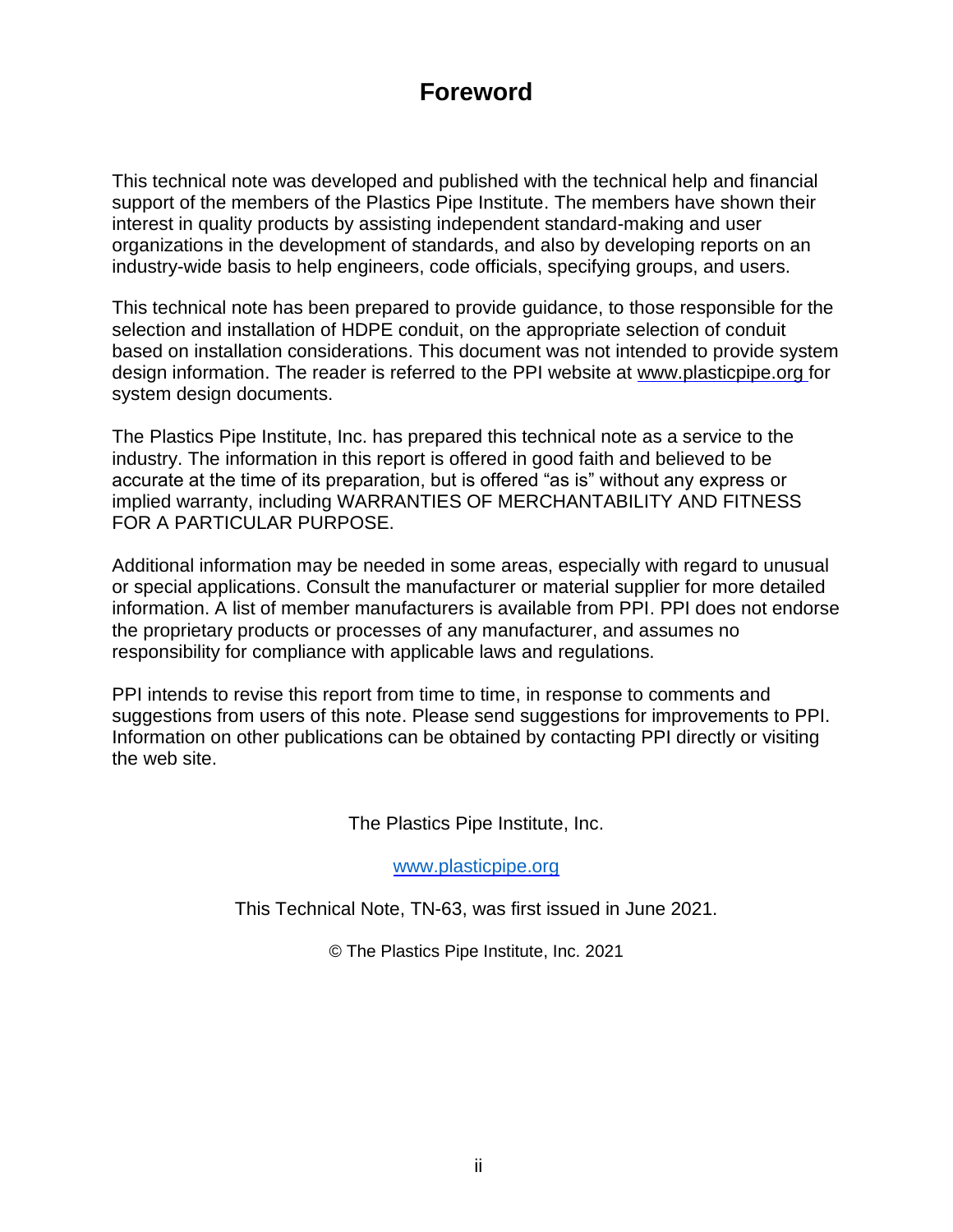## **TABLE OF CONTENTS**

| 2.0  |  |
|------|--|
| 3.0  |  |
| 4.0  |  |
| 4.1. |  |
|      |  |
|      |  |
|      |  |
|      |  |
|      |  |

## **LIST OF TABLES**

| Table 3: SDR Types, Safe Pull Strength for Standard Strength HDPE Conduit (lbs) 3  |  |
|------------------------------------------------------------------------------------|--|
| Table 4: SDR Types, Safe Pull Strength for Higher Strength HDPE Conduit (lbs) 3    |  |
|                                                                                    |  |
|                                                                                    |  |
| Table 7: SIDR Sizes, Safe Pull Strength for Standard Strength HDPE Conduit (Ibs) 4 |  |
| Table 8: SIDR Sizes, Safe Pull Strength Higher Strength HDPE Conduit (lbs)  4      |  |
|                                                                                    |  |

[Table A1: Temperature Compensation Multiplier](#page-11-1) ....................................................................... 9

| Table B2: SDR Types, Safe Pull Strength for Standard Strength HDPE Conduit (Newtons) 10  |  |
|------------------------------------------------------------------------------------------|--|
| Table B3: SDR Types, Safe Pull Strength for Higher Strength HDPE Conduit (Newtons) 10    |  |
|                                                                                          |  |
|                                                                                          |  |
| Table B6: SIDR Sizes, Safe Pull Strength for Standard Strength HDPE Conduit (Newtons) 11 |  |
| Table B7: SIDR Sizes, Safe Pull Strength for Higher Strength HDPE Conduit (Newtons) 12   |  |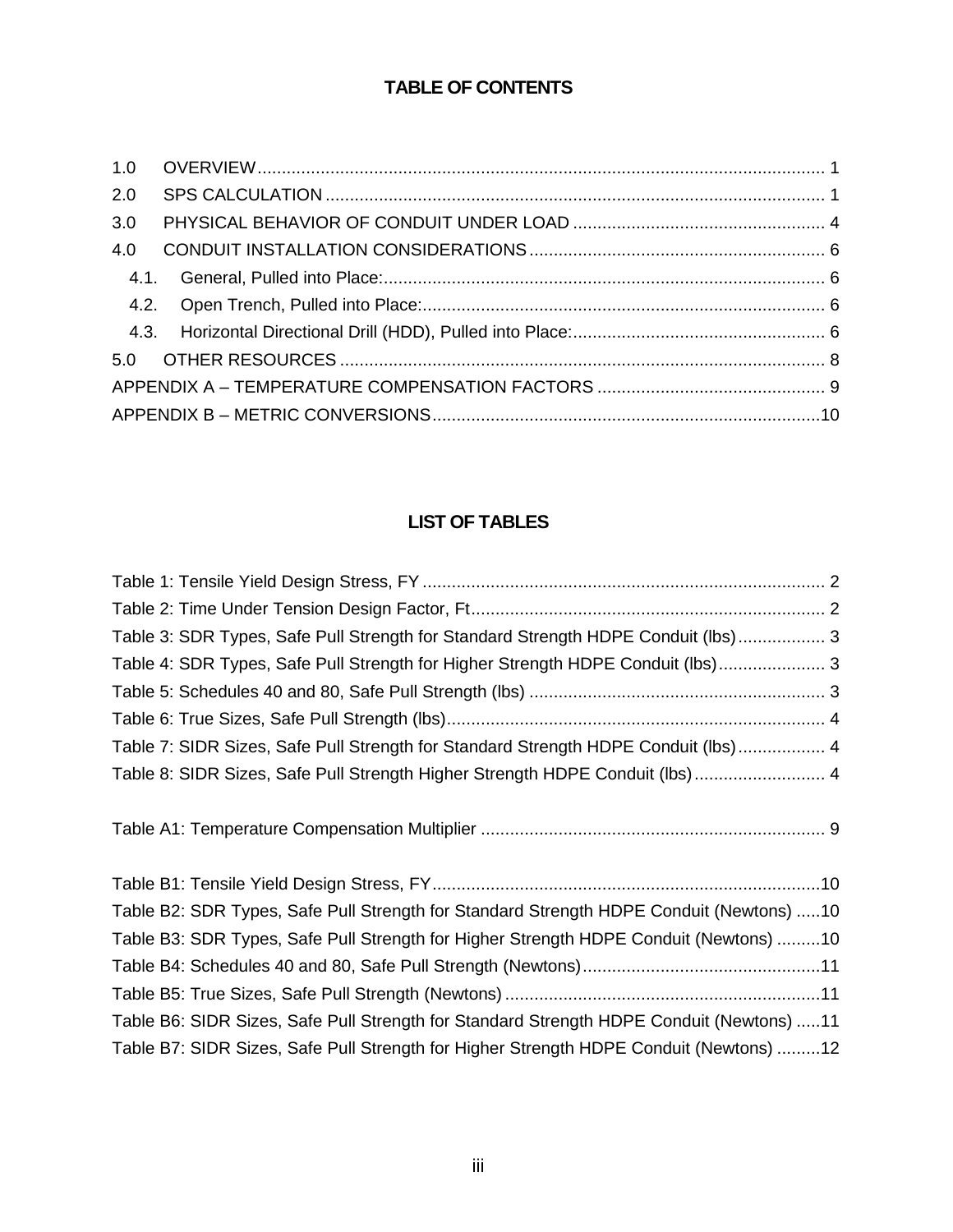#### **SAFE PULL STRENGTH CALCULATIONS FOR CONDUIT: INCLUDING DERATING FACTORS**

#### <span id="page-3-0"></span>1.0 OVERVIEW

One of the most commonly used methods for installation of high-density polyethylene (HDPE) conduit is to pull it into place. Examples where HDPE conduit is pulled into place would be when it is installed as an innerduct or into an open trench or directly into the ground using a trenchless method such as either the pull plow method or by Horizontal Directional Drilling (HDD). When pulling HDPE conduit into place, an increasing axial tensile load will be exerted on the conduit.

The purpose of this technical note is to provide designers and end users criteria for determining the "Safe Pull Strength" (SPS). SPS is the calculated maximum tensile load that should be placed on a conduit, of a given diameter and wall type, as it is being pulled into place.

The following sections are provided in the document:

- **SPS Calculation** showing the calculation method and calculation results
- **Physical Behavior of Conduit Under Load** explaining the physical basis of the calculation
- **Conduit Installation Considerations**
- **Other Resources**
- **Appendix A** providing temperature compensations factors
- **Appendix B** providing metric conversions for all tables

#### <span id="page-3-1"></span>2.0 SPS CALCULATION

As a short-term pulling stress is placed on HDPE conduit it will stretch slightly but will fully recover provided the tensile load is limited to 40% of the materials rated tensile yield strength. The 40% tensile load limit is incorporated into the SPS calculation as *FY*. The SPS should not be exceeded to assure that the conduit is not damaged during installation.

The SPS can be calculated as shown using Equation 1:

$$
SPS = \pi \cdot D^2 \cdot F_Y \cdot F_t \cdot F_T \cdot \left[\frac{1}{DR} - \frac{1}{DR^2}\right]
$$
 Equation 1

**Where** 

| <b>SPS</b> | $=$ | Safe pull strength, lbs.                                                                                                               |
|------------|-----|----------------------------------------------------------------------------------------------------------------------------------------|
| π          | $=$ | 3.1415 (i.e., the value $Pi$ )                                                                                                         |
| D          | $=$ | Conduit outside diameter, in.                                                                                                          |
| $F_Y$      | $=$ | Tensile yield design stress (psi), see Table 1                                                                                         |
| $F_t$      | $=$ | Time under tension design factor, see Table 2                                                                                          |
| $F_T$      | $=$ | Conduit temperature compensation factor (see Appendix A)<br>(at approximately 73 °F, $F_T$ = 1.00)                                     |
| DR         |     | Conduit standard dimension ratio (DR or SDR), where DR is<br>equal to the nominal conduit OD divided by the minimum<br>wall thickness. |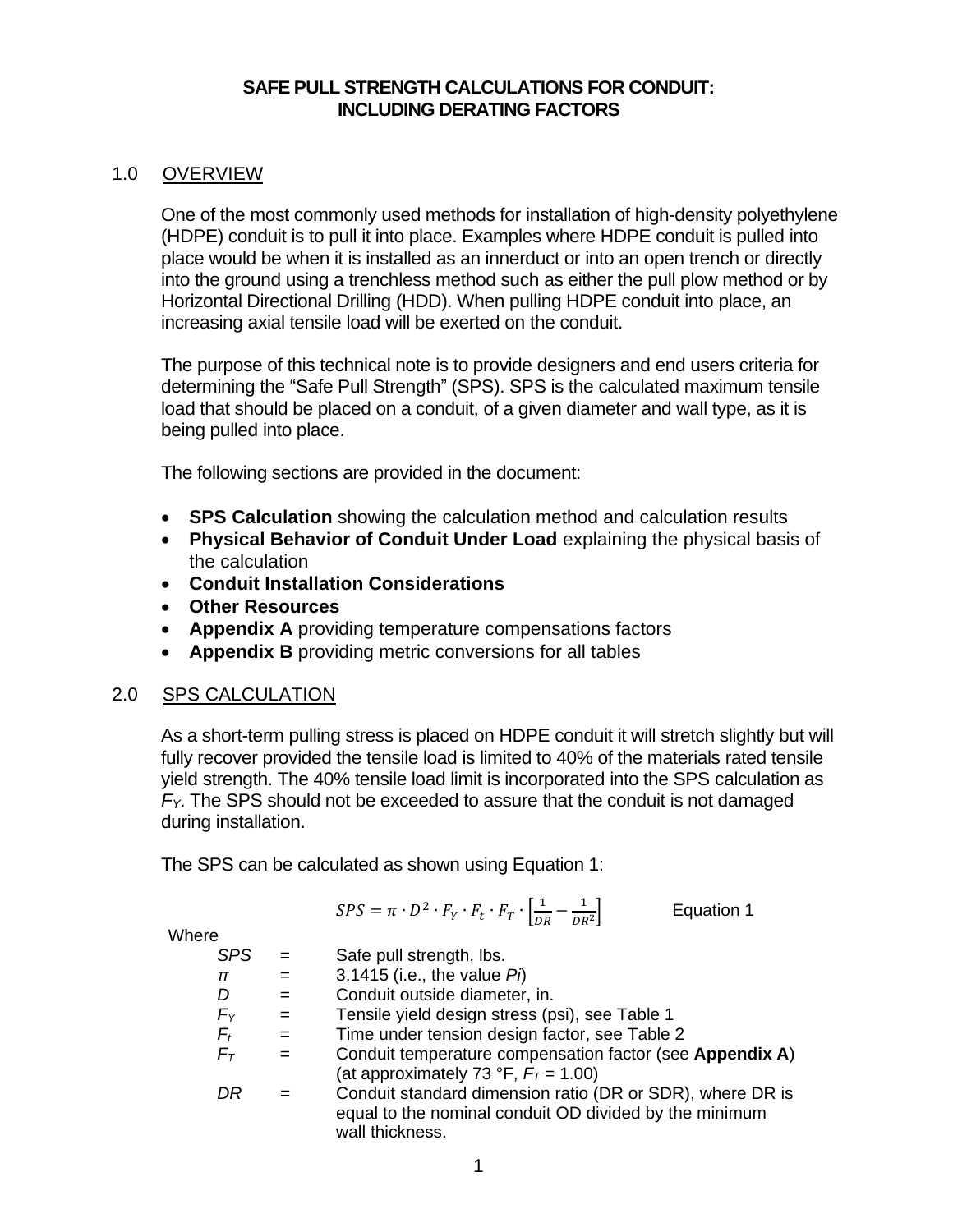Two types of HDPE compound are typically used for extruding conduit: they are standard industry strength PE conduit compound or higher strength PE conduit compound (see Note 1). The SPS can be derived from the minimum tensile yield strength for each compound type. Table 1 provides minimum Tensile Yield Design Stress (*FY*) values at 73 °F (23 °C).

The SPS may require further downrating for the time under tension and for the conduit temperature while under tension. Factors *F<sup>t</sup>* and *F<sup>T</sup>* in Equation 1 address each of these concerns, respectively.

- Table 2 provides the Time Under Tension Design Factor, *Ft.*
- The Conduit Temperature Compensation Factor, *FT*, is 1.0 or greater, at temperatures lower than 80 °F. **Appendix A** provides the factors, *FT*, for conduit installation at other temperatures, from -20 to 140 °F.

<span id="page-4-1"></span><span id="page-4-0"></span>

| Temperature   | Compensating      | <b>Standard Strength</b> | <b>Higher Strength</b> |
|---------------|-------------------|--------------------------|------------------------|
|               | Multiplier $(FT)$ | <b>HDPE Conduit</b>      | <b>HDPE Conduit</b>    |
| 73 °F (23 °C) | .00               | 1200 psi                 | 1400 psi               |

#### **Table 1: Tensile Yield Design Stress,** *F<sup>Y</sup>*

| <b>Time Under Tension</b><br>(Hours) | Design Factor<br>Η. |
|--------------------------------------|---------------------|
| <1                                   |                     |
| $>1$ to 12                           | 0.95                |
| $>12$ to 24                          | በ 91                |

#### **Table 2: Time Under Tension Design Factor,** *F<sup>t</sup>*

**Note 1**: Industry standards for HDPE conduit, such as ASTM F2160, NEMA TC 7, and UL 651A, require a standard minimum PE compound cell classification of PE334480C or PE334480E, as defined by specification ASTM D3350. The fourth digit of the cell class corresponds to the specified minimum yield strength, specifying a minimum yield strength of 3,000 psi (21 MPa) for standard strength conduit compound. Occasionally a higher strength grade may be specified or needed for the installation. If using a higher strength grade, the fourth digit of the cell class will be greater than 4, typically 5 corresponding to a minimum yield strength of 3,500 psi (24 MPa). The conduit print line is not required to include the PE cell class (only the general term HDPE is included); if needed (e.g., for tensile calculations), contact the conduit manufacturer for the conduit compound strength.

Using the values for each conduit type from Table 1, calculations can be made for SPS for the commonly used conduit diameters and wall types. Those values for each diameter and wall type are provided below in Tables 3 through 8. **All of these calculations have been done based on the conduit temperature of 73 °F (23 °C) and with a 1-hour or less time under tension design factor (i.e., both** *F<sup>T</sup>* **and** *F<sup>t</sup>* **equal to 1.00). For deviations from these conditions, apply the appropriate factors for** *F<sup>T</sup>* **and** *F<sup>t</sup>* **per Equation 1.** Metric conversions of all tables are provided in **Appendix B**.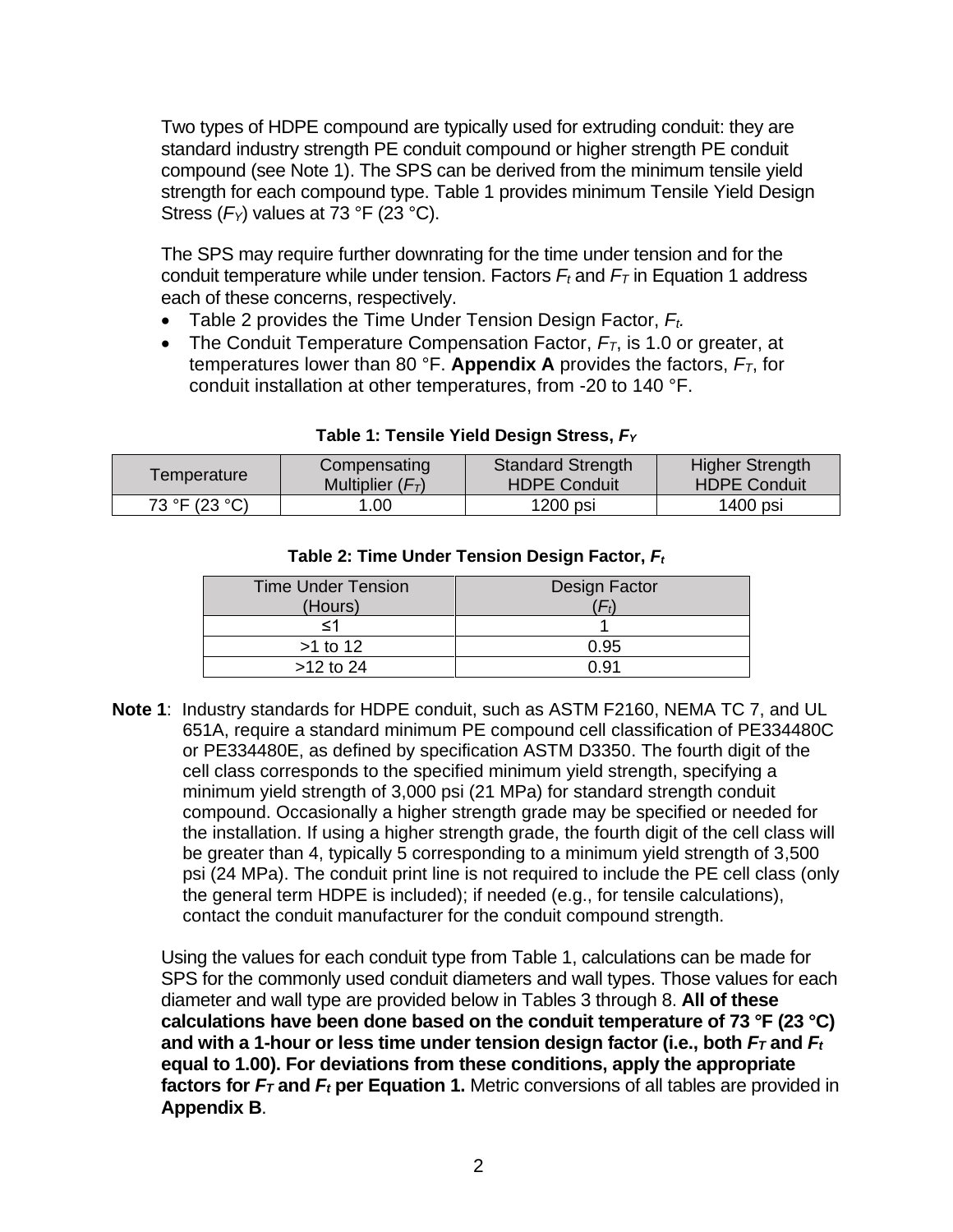| <b>Trade Size</b> |        |        | <b>Standard Dimension Ration (SDR)</b> |        |       |
|-------------------|--------|--------|----------------------------------------|--------|-------|
|                   | 9      | 11     | 13.5                                   | 15.5   | 17    |
| $\frac{1}{2}$     | 298    | 244    | 208                                    | 208    | 203   |
| $\frac{3}{4}$     | 442    | 374    | 319                                    | 286    | 265   |
| 1                 | 682    | 581    | 487                                    | 433    | 403   |
| $1\frac{1}{2}$    | 1,077  | 910    | 766                                    | 681    | 632   |
| $1\frac{1}{2}$    | 1,413  | 1,187  | 996                                    | 886    | 818   |
| 2                 | 2,211  | 1,853  | 1,539                                  | 1,359  | 1,258 |
| $2\frac{1}{2}$    | 3,233  | 2,709  | 2,257                                  | 1,961  | 1,819 |
| 3                 | 4,801  | 4,018  | 3,338                                  | 2,944  | 2,703 |
| 4                 | 7,932  | 6,646  | 5,519                                  | 4,860  | 4,469 |
| 5                 | 12,119 | 10,166 | 8,524                                  | 7,434  | 6,814 |
| 6                 | 17,187 | 14,400 | 11,978                                 | 10,530 | 9,683 |

#### <span id="page-5-0"></span>**Table 3: SDR Types, Safe Pull Strength for Standard Strength HDPE Conduit (lbs)**

#### <span id="page-5-1"></span>**Table 4: SDR Types, Safe Pull Strength for Higher Strength HDPE Conduit (lbs)**

| <b>Trade Size</b> | <b>Standard Dimension Ration (SDR)</b> |        |        |        |        |
|-------------------|----------------------------------------|--------|--------|--------|--------|
|                   | 9                                      | 11     | 13.5   | 15.5   | 17     |
| 1⁄2               | 348                                    | 285    | 243    | 243    | 237    |
| $\frac{3}{4}$     | 516                                    | 436    | 372    | 333    | 310    |
|                   | 795                                    | 678    | 568    | 505    | 470    |
| $1\frac{1}{4}$    | 1,256                                  | 1,061  | 893    | 794    | 737    |
| $1\frac{1}{2}$    | 1,648                                  | 1,385  | 1,162  | 1,034  | 954    |
| $\overline{2}$    | 2,580                                  | 2,161  | 1,795  | 1,586  | 1,468  |
| $2\frac{1}{2}$    | 3,772                                  | 3,160  | 2,633  | 2,288  | 2,123  |
| 3                 | 5,602                                  | 4,688  | 3,894  | 3,435  | 3,154  |
| 4                 | 9,254                                  | 7,753  | 6,439  | 5,670  | 5,214  |
| 5                 | 14,139                                 | 11,861 | 9,945  | 8,673  | 7,950  |
| 6                 | 20,052                                 | 16,800 | 13,975 | 12,285 | 11,297 |

#### **Table 5: Schedules 40 and 80, Safe Pull Strength (lbs)**

<span id="page-5-2"></span>

|                   | Schedule 40 |          |          | Schedule 80 |
|-------------------|-------------|----------|----------|-------------|
| <b>Trade Size</b> | Standard    | Higher   | Standard | Higher      |
|                   | Strength    | Strength | Strength | Strength    |
| $\frac{1}{2}$     | 323         | 377      | 404      | 472         |
| $\frac{3}{4}$     | 430         | 501      | 548      | 639         |
|                   | 632         | 737      | 804      | 938         |
| $1\frac{1}{4}$    | 854         | 996      | 1,113    | 1,298       |
| $1\frac{1}{2}$    | 1,020       | 1,190    | 1,349    | 1,574       |
| $\overline{2}$    | 1,367       | 1,595    | 1,367    | 1,595       |
| $2\frac{1}{2}$    | 2,156       | 2,515    | 2,848    | 3,322       |
| 3                 | 2,824       | 3,295    | 3,815    | 4,450       |
| 4                 | 4,021       | 4,691    | 5,576    | 6,505       |
| 5                 | 5,454       | 6,363    | 7,741    | 9,031       |
| 6                 | 7,085       | 8,266    | 10,648   | 12,423      |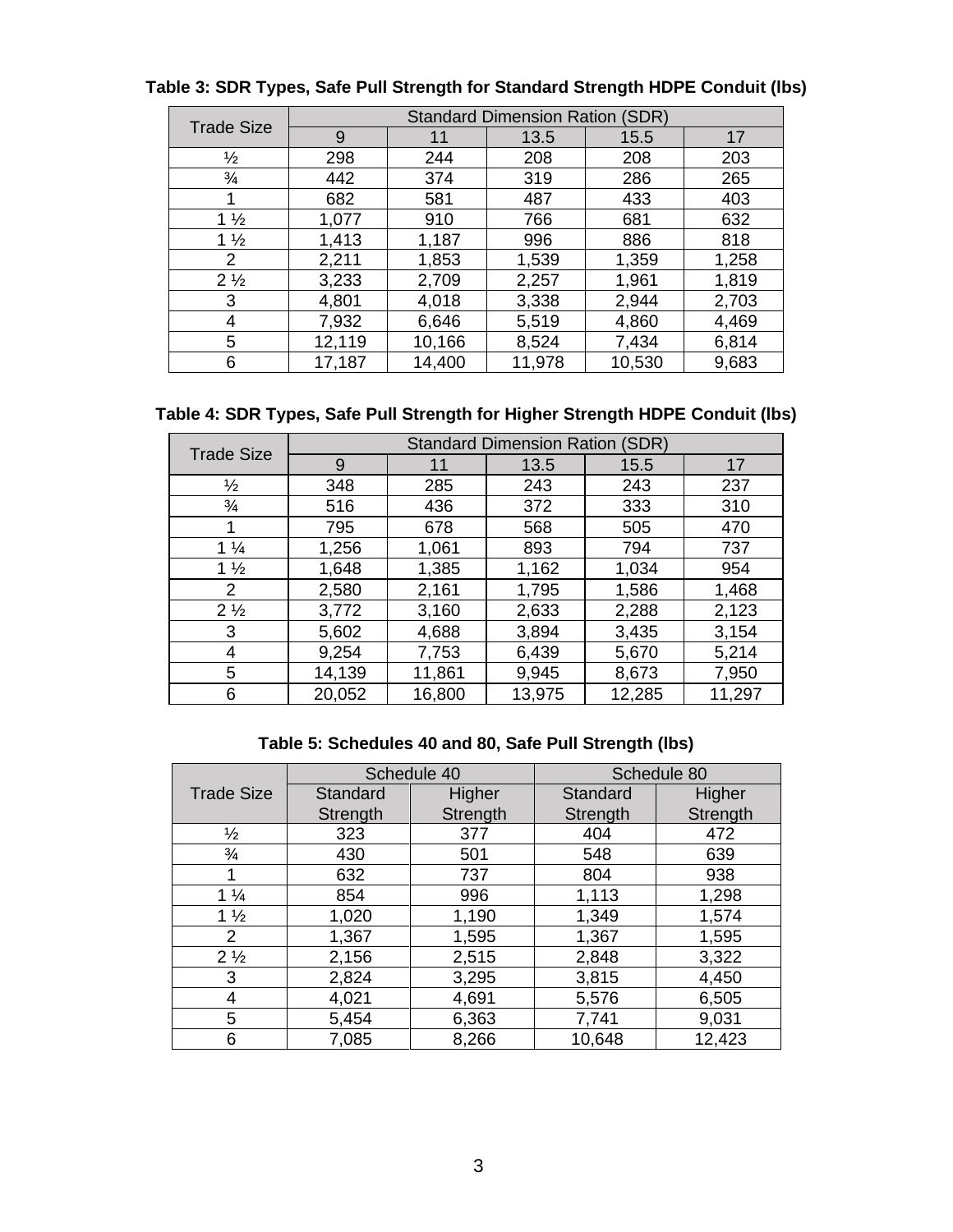| <b>Trade Size</b> | <b>Standard Strength</b> |         | <b>Higher Strength</b> |         |
|-------------------|--------------------------|---------|------------------------|---------|
|                   | True 9                   | True 11 | True 9                 | True 11 |
| $\frac{1}{2}$     | 133                      | 108     | 155                    | 126     |
| $\frac{3}{4}$     | 281                      | 226     | 328                    | 263     |
|                   | 499                      | 405     | 583                    | 472     |
| 78                | 633                      | 506     | 739                    | 590     |
| $\frac{1}{4}$     | 783                      | 630     | 913                    | 735     |
| $^{3}/_{8}$       | 945                      | 761     | 1,102                  | 888     |
| $\frac{1}{2}$     | 1,126                    | 898     | 1,313                  | 1,048   |
| ⌒                 | ,997                     | 1,605   | 2,329                  | 1,873   |

#### <span id="page-6-1"></span>**Table 6: True Sizes, Safe Pull Strength (lbs)**

#### <span id="page-6-2"></span>**Table 7: SIDR Sizes, Safe Pull Strength for Standard Strength HDPE Conduit (lbs)**

| <b>Trade Size</b> | SIDR - Standard Inside Dimension Ratios |                  |        |  |  |
|-------------------|-----------------------------------------|------------------|--------|--|--|
|                   | <b>SIDR 15</b>                          | <b>SIDR 11.5</b> | SIDR 9 |  |  |
|                   | 339                                     | 436              | 561    |  |  |
| $1\frac{1}{4}$    | 568                                     | 738              | 945    |  |  |
| $1\frac{1}{2}$    | 761                                     | 994              | 1,280  |  |  |
| 2                 | 1,234                                   | 1,624            | 2,123  |  |  |
| $2\frac{1}{2}$    | 1,743                                   | 2,316            |        |  |  |
|                   |                                         | 3,567            |        |  |  |
|                   |                                         | 6,150            |        |  |  |
|                   |                                         | 9,458            |        |  |  |

#### **Table 8: SIDR Sizes, Safe Pull Strength Higher Strength HDPE Conduit (lbs)**

<span id="page-6-3"></span>

| <b>Trade Size</b> |                          | SIDR - Standard Inside Dimension Ratios |        |
|-------------------|--------------------------|-----------------------------------------|--------|
|                   | <b>SIDR 15</b>           | <b>SIDR 11.5</b>                        | SIDR 9 |
|                   | 395                      | 509                                     | 654    |
| $1\frac{1}{4}$    | 663                      | 861                                     | 1,103  |
| $1\frac{1}{2}$    | 887                      | 1,159                                   | 1,493  |
|                   | 1,440                    | 1,895                                   | 2,477  |
| $2\frac{1}{2}$    | 2,033                    | 2,702                                   |        |
|                   | $\overline{\phantom{0}}$ | 4,162                                   |        |
|                   |                          | 7,175                                   |        |
|                   |                          | 11,035                                  |        |

#### <span id="page-6-0"></span>3.0 PHYSICAL BEHAVIOR OF CONDUIT UNDER LOAD

It is important to understand HDPE conduit's strain response to being placed under a short-term stress. The primary reason for discussing elongation and recovery is so that installers compensate for any contraction that is likely to occur after the axial tension is released by leaving sufficient additional slack after pulling the conduit. The axial tension applied to HDPE conduit by a pulling load causes it to elongate. The amount of change in length is dependent upon the amount of axial tension being applied and duration of the time under tension and all of the other variables in the SPS formula (e.g., compound type, diameter, wall thickness, temperature). Limiting the maximum short-term stress to 40% or less of the conduit's maximum tensile yield stress strength will keep its elongation within the recoverable range, where the conduit may fully recover, with time, to its original length when the load is removed.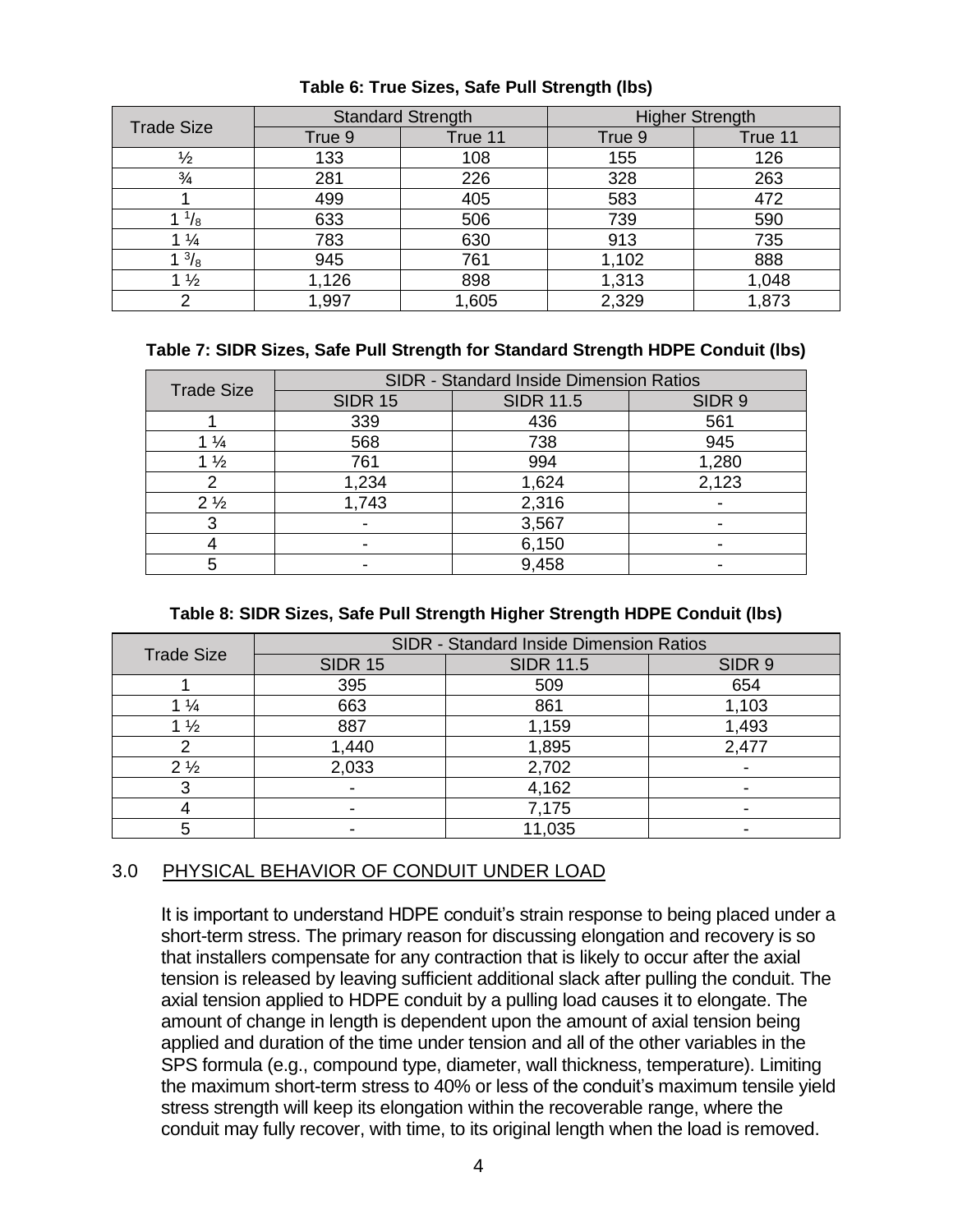Note that some recovery after installation may be restricted due to frictional forces of the surrounding earth, or casing for innerduct, but this will not harm the conduit. See the next section for guidance on the suggested slack and recovery allowances.

If the SPS is exceeded during installation, the conduit may yield and the increased length of the conduit due to the tensile load will not recover. The maximum tensile stress for HDPE conduit is derived from the minimum rated tensile yield stress values of 3,000 psi for conduit manufactured using standard industry strength compound or 3,500 psi when manufactured from higher strength compound (See Note 1). As illustrated in Figure 1, manufacturers conduct tensile and elongation testing in accordance with test method ASTM D638 where tensile load is measured at a separation rate of 2 inch/minute, recording the conduit's tensile yield stress and, ultimately, its elongation at tensile break. Failure is the point at which the conduit yields but its length will continue elongating to 400% or more and may exhibit very little tensile load change prior to breaking.

Figure 1 shows a length of conduit tested in accordance with ASTM D638 pulled to the breaking point. Notice how the conduit, as it has passed the yield point, elongates and reduces in diameter prior to reaching the breaking point. In the test, the elongation has been taken beyond the conduit's recovery (yield) point, the ID has been reduced, commonly referred to as "necked down" and will not recover. This means, if the conduit during installation has been pulled to beyond its yield, the point along the conduit where it begins to permanently elongate and neck down will become an obstruction within the conduit. When the cable is later pulled into place, it may be blocked from passing beyond this section.



**Figure 1: Example of Conduit Pulled Past Yield Point (Left: Full test Rig after Elongation/Break, Right: Closeup of Transition from Unyielded to Yielded Conduit)**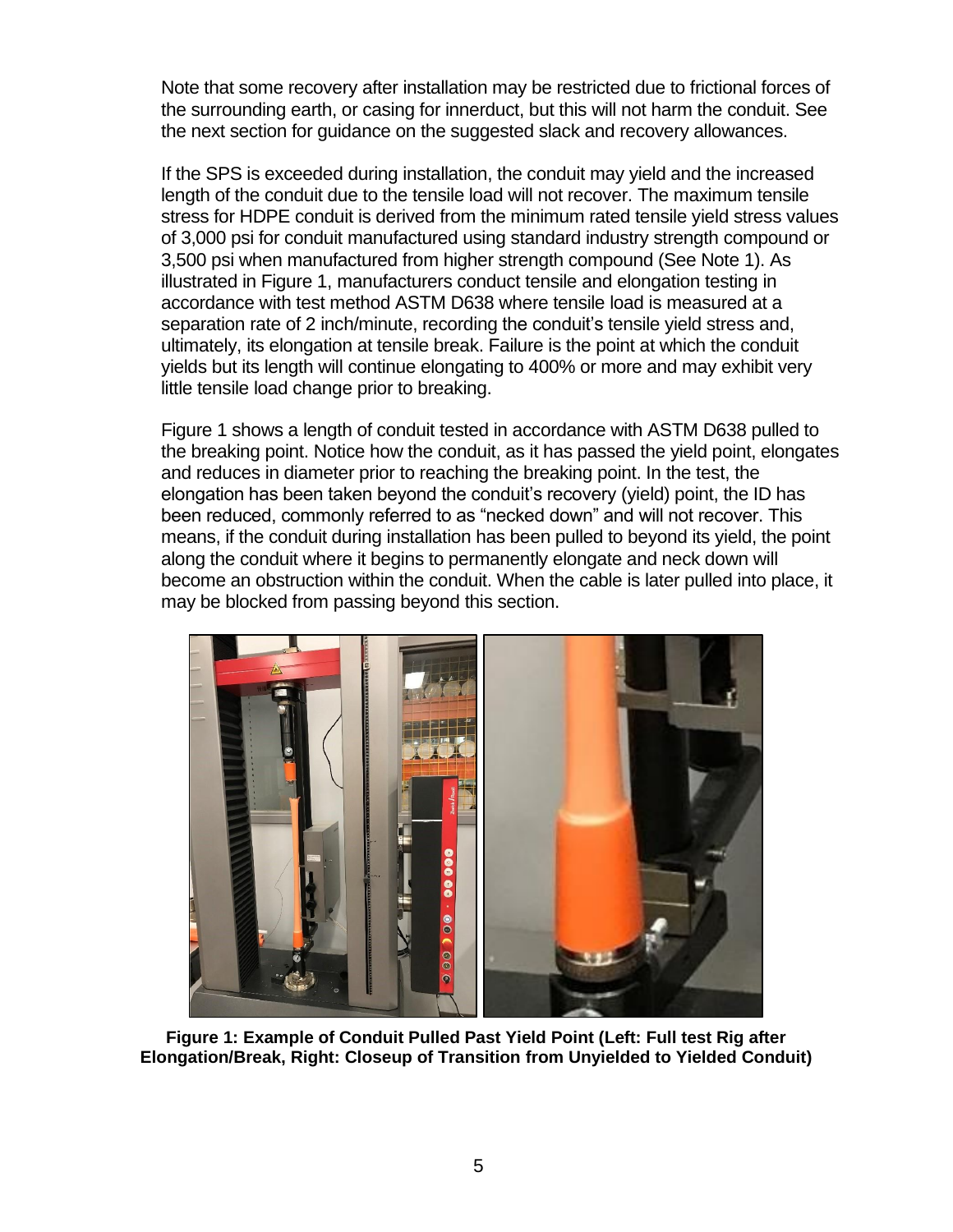### 4.0 CONDUIT INSTALLATION CONSIDERATIONS

<span id="page-8-0"></span>The amount of tensile load placed on the conduit during installation must be controlled and should not exceed the allowable values for each diameter and wall type listed in Tables 3 through 8. Additionally, it may be necessary to make adjustments to the values in Tables 3 through 8 based on duration of the pull times and conduit temperature from Table 2 and Appendix A - Table A1, respectively. Most installation equipment used for various pulling operations are capable of exerting tensile loads that can exceed the conduit's SPS. It is important that appropriate precautions during installation are taken so that a clear pathway through the conduit remains after installation. Below are several additional installation techniques to help installers assure a successful installation.

#### <span id="page-8-1"></span>4.1. General, Pulled into Place:

- 1. The leading end of the conduit or conduits should be sealed to prevent the ingress of water or debris as it is being pulled into place.
- 2. The reel should turn freely and it is advisable to assist the reel to reduce the amount of back tension as the conduit is being pulled into place.
- 3. The proper size grip or pulling eye, correctly assembled per the supplier's instructions, should be used.
- 4. The conduit should never be pulled over the sharp edge of a handhole, manhole or pit.
- 5. For smaller diameters use a device that monitors pulling tension, like an in-line-tensiometer, as it is being pulled into place.
- 6. Use a breakaway link sized appropriately for the conduit and installation conditions.
- 7. Use a swivel to avoid twisting of conduit or conduit bundle.

#### <span id="page-8-2"></span>4.2. Open Trench, Pulled into Place:

- 1. If there are horizontal changes in direction to the pathway, then corners should be rounded larger than the minimum bend radius for the diameter of conduit (see PPI Handbook on Polyethylene Pipe, [Chapter](https://plasticpipe.org/pdf/chapter14.pdf)  [14\)](https://plasticpipe.org/pdf/chapter14.pdf).
- 2. The conduit should be monitored at all locations where a change in direction is to occur to make sure it is not being damaged as it is being pulled around the bend.
- 3. The trench bottom should be flat and free of obstructions.
- 4. The conduit should be payed out from the bottom of the reel and not pulled over any sharp edges as it enters or exits the trench.

#### <span id="page-8-3"></span>4.3. Horizontal Directional Drill (HDD), Pulled into Place:

- 1. A properly sized entry and exit pit should be dug in order to allow for the appropriate entry and exit angles.
- 2. The diameter of the bore hole that the conduit is being pulled into should be a minimum of 1.5 times the outside diameter of the conduit or conduit bundle that is being installed.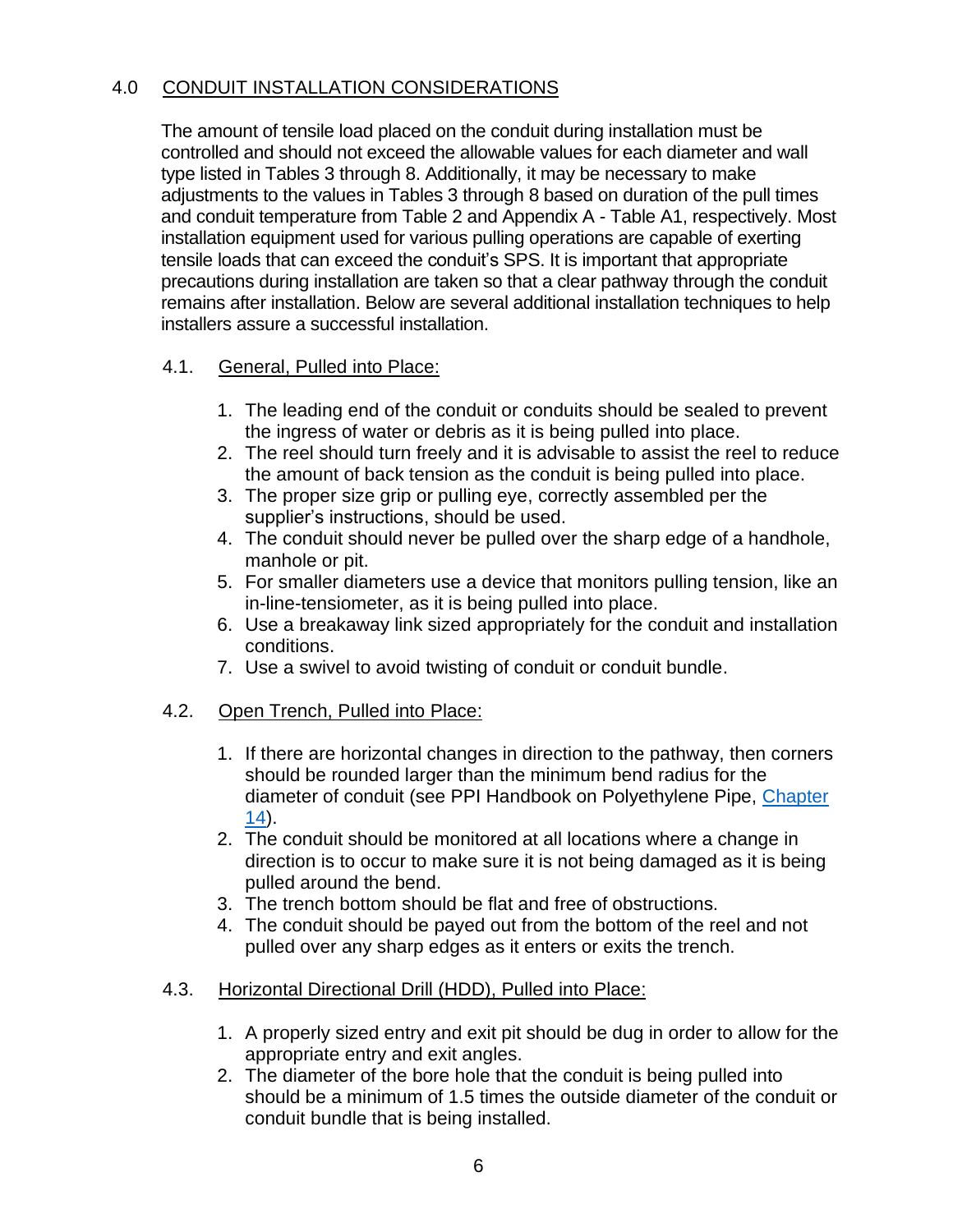- 3. Manufacturer suggested boring fluid mixtures should be used that are appropriate for the soil conditions to help assure formation of a stable bore hole and to reduce pulling friction.
- 4. The conduit installation should be coordinated and observed at both the feed and exit locations to assure it is traveling at the same rate of speed at both ends. If the feed end begins to slow or become erratic in relation to the pull speed then friction may be causing a significant increase in pulling tension, which could result in exceeding the SPS and damaging the conduit.
- 5. Additional HDD information can be found in the "Other Resources" section of this technical note.

Depending upon how much tension was placed on the conduit and the length of time to complete the pull during the installation, the conduit will have elongated slightly. Due to this elongation, it is advisable to pull about 3 to 5 % excess slack to allow for the amount of retraction that will take place as the conduit recovers to its original length. Once the conduit has been pulled into place it is important to allow the conduit time to relax prior to making any final terminations. The conduit should be allowed to relax at least the same amount of time it has taken to complete the pull. If possible, let the conduit relax overnight before cutting the pulled end to the desired finished length or making any joints or terminations. As long as the conduit's SPS has not exceeded during installation it will, with time, fully recover its original length.

Additional information is available from the Plastics Pipe Institute's website or consult with your conduit supplier.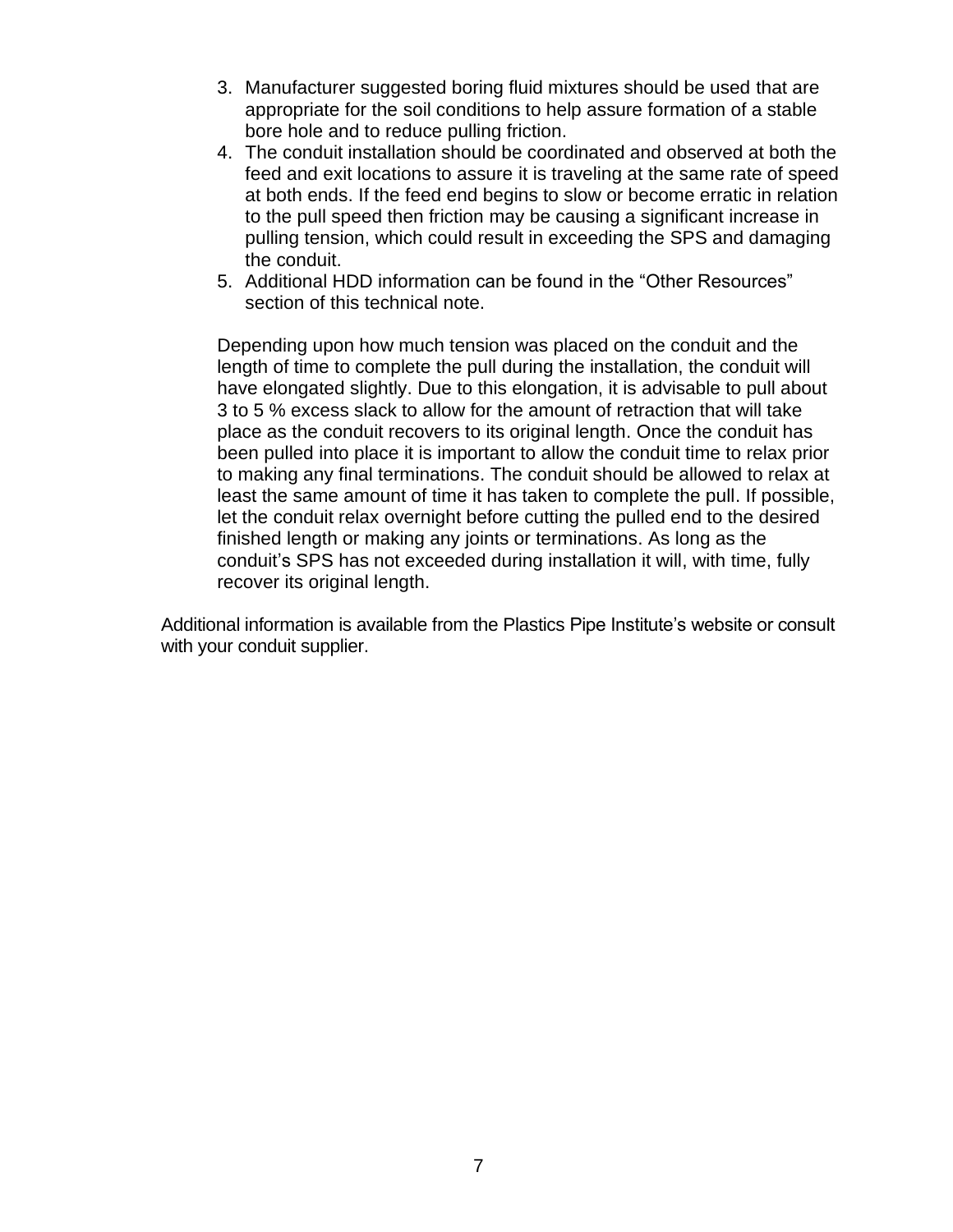## <span id="page-10-0"></span>5.0 OTHER RESOURCES

Other conduit pulling related resources that may be of interest to the reader:

- **Conduit Design Calculator [www.conduitcalc.com](http://www.conduitcalc.com/)** The PPI Power and Communications Division (PCD) has developed an online calculator for mini-HDD calculations to aid in determining the most appropriate wall thickness of HDPE conduit installed via horizontal directional drilling (HDD) techniques. This calculator will address the majority of conduit applications with limitations of up to 12 inch diameter, 1,000 feet pull distance, 15 feet depth, and assuming a conduit temperature of approximately 73 °F. Beyond these limits, PPI offers **<http://ppiboreaid.com/>**.
- **[TN-48](https://plasticpipe.org/pdf/tn-48-choosing-wall-thickness-conduit-hdd.pdf)** Guidelines for Choosing Wall Thickness for HDPE Conduit Based on "Mini-HDD" (Horizontal Directional Drilling)
- **[MAB-7](https://plasticpipe.org/pdf/mab-7-mini-hdd-guide.pdf)** MAB Guidelines for Use of Mini-Horizontal Directional Drilling for Placement of HDPE (PE4710) Pipe in Municipal Applications
- **[TN-50](https://plasticpipe.org/pdf/tn-50-guide-to-specifying-hdpe-conduit.pdf)** Guide to Specifying HDPE Conduit
- **[TN-58](https://plasticpipe.org/pdf/tn-58.pdf)** HDPE Conduit and Duct Handling Guide
- **[TN-61](https://plasticpipe.org/pdf/tn-61.pdf)** Coilable HDPE Conduit Ovality and Coil-Set
- **[PPI Handbook](https://plasticpipe.org/publications/pe-handbook.html) of PE Pipe**
	- o [Chapter 3](https://plasticpipe.org/pdf/chapter03.pdf) Material Properties
	- $\circ$  Chapter 7 Underground Installation of PE Piping
	- o [Chapter 12](https://plasticpipe.org/pdf/chapter12.pdf) Horizontal Directional Drilling
	- o [Chapter 14](https://plasticpipe.org/pdf/chapter14.pdf) Duct and Conduit
- **[ASTM D638](http://www.astm.org/cgi-bin/resolver.cgi?D638)** Standard Test Method for Tensile Properties of Plastics
- **[ASTM F1804](http://www.astm.org/cgi-bin/resolver.cgi?F1804)** Standard Practice for Determining Allowable Tensile Load for Polyethylene (PE) Gas Pipe During Pull-In Installation
- **[ASTM F1962](http://www.astm.org/cgi-bin/resolver.cgi?F1962)** Standard Guide for Use of Maxi-Horizontal Directional Drilling for Placement of Polyethylene Pipe or Conduit Under Obstacles, Including River Crossings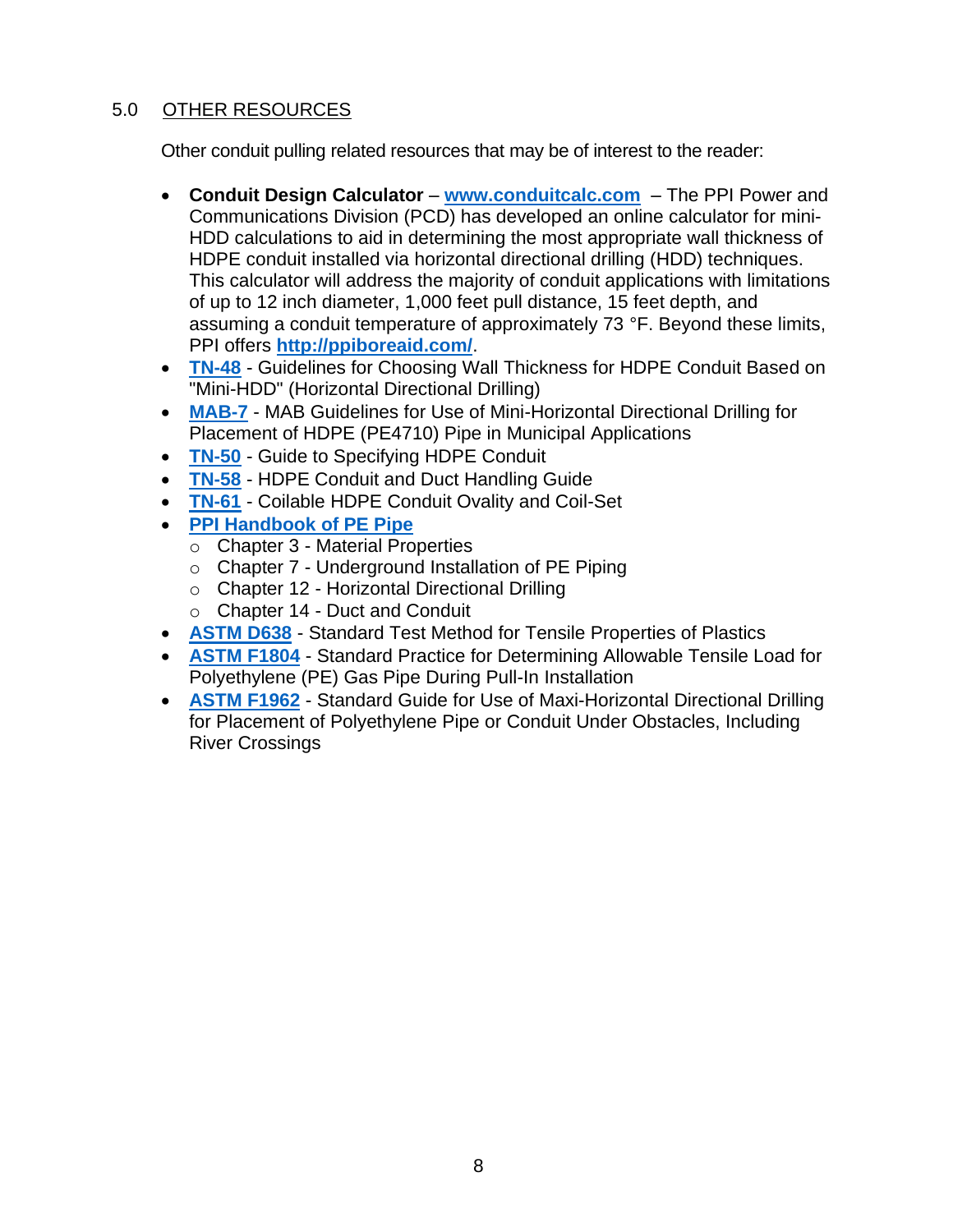#### **APPENDIX A – TEMPERATURE COMPENSATION FACTORS**

<span id="page-11-0"></span>The Temperature Compensation Multiplier, *FT*, shown in Table A1 may be applied to the SPS to account for conduit temperature at the time of pulling.

Suggested field practices to reduce the temperature of the conduit before pulling includes removing the conduit from direct sun exposure, shading it with an opaque tarp or timing the pull in the earlier, cooler hours before the sun heats the conduit.

<span id="page-11-1"></span>

| <b>Maximum Sustained</b><br>Temperature<br>of the Conduit while<br>under Tension<br>during Installation<br>$\circ$ F | <b>Maximum Sustained</b><br>Temperature<br>of the Conduit while<br>under Tension<br>during Installation<br>°C | Temperature<br>Compensating<br><b>Multiplier</b><br>$F_T$ |
|----------------------------------------------------------------------------------------------------------------------|---------------------------------------------------------------------------------------------------------------|-----------------------------------------------------------|
| $\leq 80$                                                                                                            | $\leq$ 27                                                                                                     | 1.0                                                       |
| $> 80 - 90$                                                                                                          | $> 27 - 32$                                                                                                   | 0.9                                                       |
| $> 90 - 100$                                                                                                         | $> 32 - 38$                                                                                                   | 0.8                                                       |
| $> 100 - 110$                                                                                                        | $>$ 38 – 43                                                                                                   | 0.8                                                       |
| $> 110 - 120$                                                                                                        | $> 43 - 49$                                                                                                   | 0.7                                                       |
| $> 120 - 130$                                                                                                        | $> 49 - 54$                                                                                                   | 0.7                                                       |
| $> 130 - 140$                                                                                                        | $> 54 - 60$                                                                                                   | 0.6                                                       |

#### **Table A1: Temperature Compensation Multiplier**

Source: Derived from PPI Handbook of PE Pipe, Errata 6/24/2020 of Chapter 3 Table A.2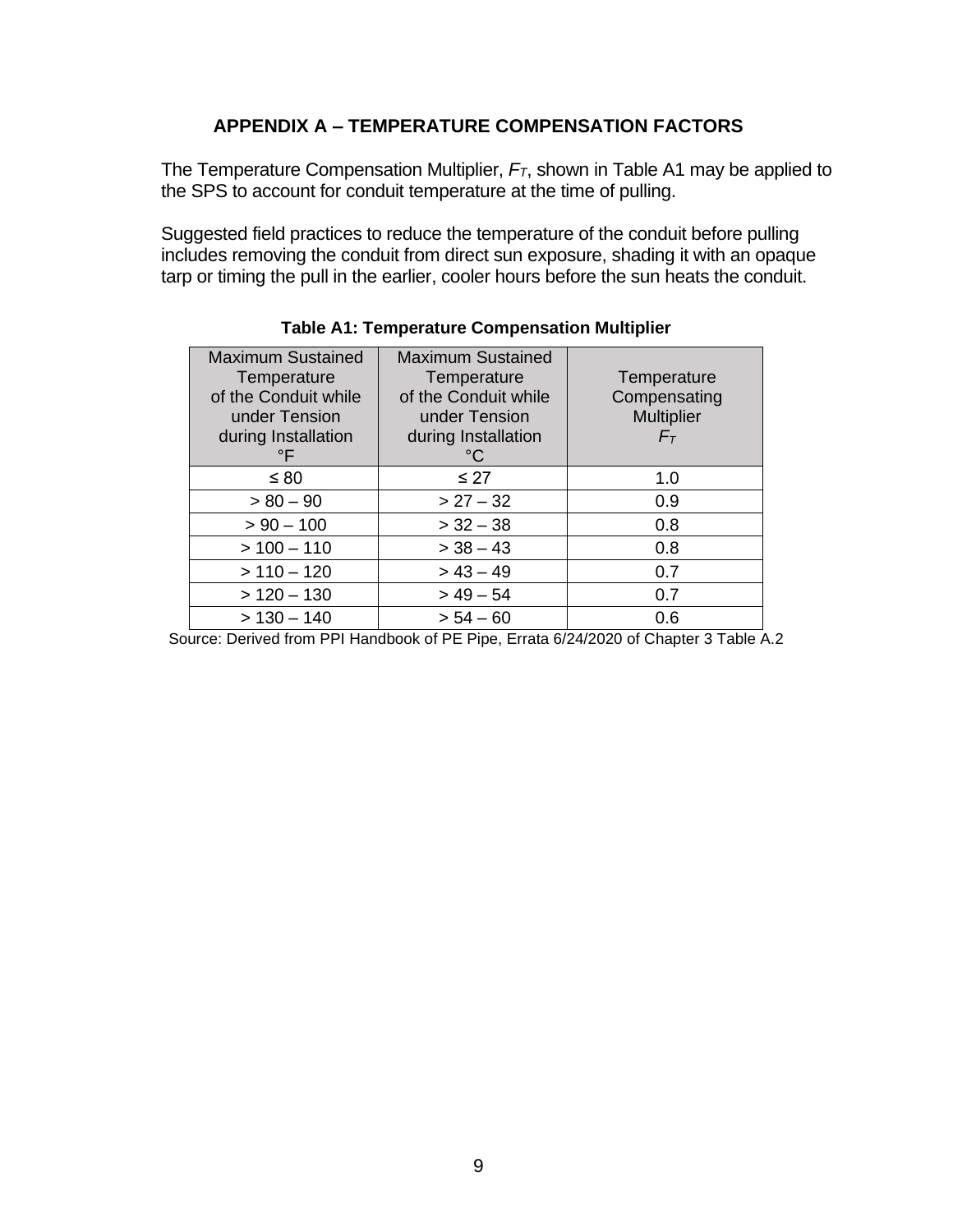## **APPENDIX B – METRIC CONVERSIONS**

<span id="page-12-0"></span>This appendix provides the metric conversations for tables within the main body.

<span id="page-12-1"></span>

| Temperature | Temperature<br>Compensating<br><b>Multiplier</b> | <b>Standard Strength</b><br><b>HDPE Conduit</b> | <b>Higher Strength</b><br><b>HDPE Conduit</b> |
|-------------|--------------------------------------------------|-------------------------------------------------|-----------------------------------------------|
| 23 °C       | 00.1                                             | 8.4 MPa                                         | 9.6 MPa                                       |

#### **Table B1: Tensile Yield Design Stress,** *F<sup>Y</sup>*

#### <span id="page-12-2"></span>**Table B2: SDR Types, Safe Pull Strength for Standard Strength HDPE Conduit (Newtons)**

| <b>Trade Size</b> | <b>Standard Dimension Ration (SDR)</b> |        |        |        |        |
|-------------------|----------------------------------------|--------|--------|--------|--------|
|                   | 9                                      | 11     | 13.5   | 15.5   | 17     |
| ⅛                 | 1,326                                  | 1,087  | 927    | 927    | 904    |
| $\frac{3}{4}$     | 1,966                                  | 1,664  | 1,420  | 1,271  | 1,181  |
|                   | 3,032                                  | 2,583  | 2,168  | 1,925  | 1,792  |
| $1\frac{1}{4}$    | 4,791                                  | 4,047  | 3,406  | 3,027  | 2,811  |
| $1\frac{1}{2}$    | 6,283                                  | 5,282  | 4,429  | 3,941  | 3,638  |
| 2                 | 9,837                                  | 8,241  | 6,845  | 6,046  | 5,597  |
| $2\frac{1}{2}$    | 14,380                                 | 12,049 | 10,039 | 8,722  | 8,093  |
| 3                 | 21,357                                 | 17,875 | 14,848 | 13,095 | 12,024 |
| 4                 | 35,284                                 | 29,562 | 24,549 | 21,619 | 19,881 |
| 5                 | 53,909                                 | 45,222 | 37,918 | 33,068 | 30,311 |
| 6                 | 76,453                                 | 64,054 | 53,283 | 46,838 | 43,071 |

#### <span id="page-12-3"></span>**Table B3: SDR Types, Safe Pull Strength for Higher Strength HDPE Conduit (Newtons)**

| <b>Trade Size</b> | <b>Standard Dimension Ration</b><br>(SDR) |        |        |        |        |
|-------------------|-------------------------------------------|--------|--------|--------|--------|
|                   | 9                                         | 11     | 13.5   | 15.5   | 17     |
| $\frac{1}{2}$     | 1,547                                     | 1,269  | 1,082  | 1,082  | 1,055  |
| $\frac{3}{4}$     | 2,293                                     | 1,941  | 1,656  | 1,483  | 1,378  |
|                   | 3,537                                     | 3,014  | 2,529  | 2,245  | 2,090  |
| $1\frac{1}{4}$    | 5,589                                     | 4,722  | 3,973  | 3,532  | 3,279  |
| $1\frac{1}{2}$    | 7,331                                     | 6,162  | 5,167  | 4,598  | 4,244  |
| 2                 | 11,476                                    | 9,615  | 7,985  | 7,054  | 6,530  |
| $2\frac{1}{2}$    | 16,776                                    | 14,057 | 11,713 | 10,176 | 9,441  |
| 3                 | 24,917                                    | 20,854 | 17,322 | 15,278 | 14,028 |
| 4                 | 41,165                                    | 34,488 | 28,640 | 25,222 | 23,194 |
| 5                 | 62,894                                    | 52,759 | 44,238 | 38,580 | 35,363 |
| 6                 | 89,196                                    | 74,730 | 62,163 | 54,644 | 50,250 |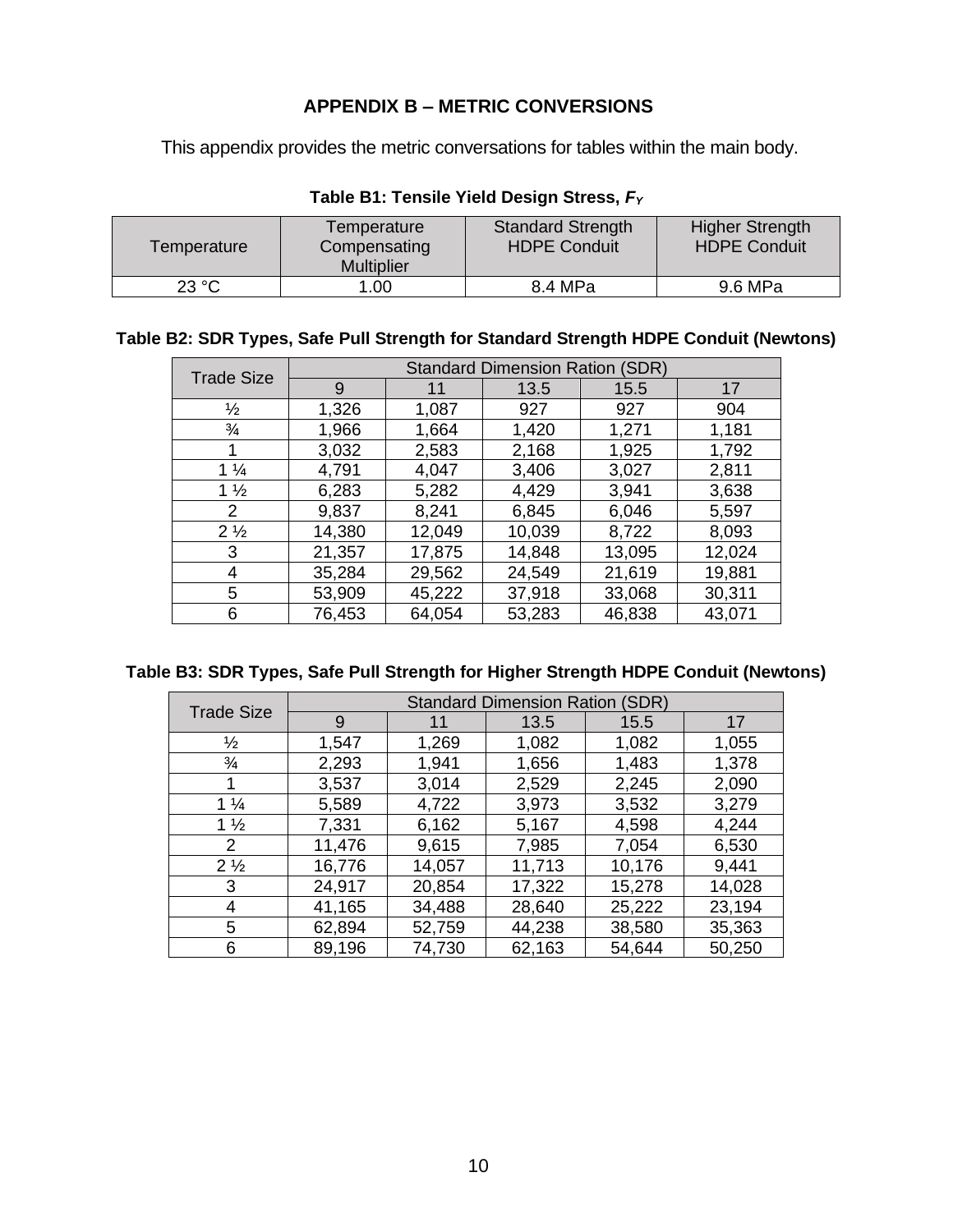|                   | Schedule 40 |          | Schedule 80 |          |
|-------------------|-------------|----------|-------------|----------|
| <b>Trade Size</b> | Standard    | Higher   | Standard    | Higher   |
|                   | Strength    | Strength | Strength    | Strength |
| $\frac{1}{2}$     | 1,439       | 1,679    | 1,798       | 2,098    |
| $\frac{3}{4}$     | 1,912       | 2,231    | 2,437       | 2,843    |
| 1                 | 2,810       | 3,279    | 3,577       | 4,173    |
| $1\frac{1}{4}$    | 3,798       | 4,431    | 4,949       | 5,774    |
| $1\frac{1}{2}$    | 4,536       | 5,292    | 6,001       | 7,001    |
| 2                 | 6,081       | 7,094    | 6,081       | 7,094    |
| $2\frac{1}{2}$    | 9,590       | 11,189   | 12,667      | 14,779   |
| 3                 | 12,561      | 14,655   | 16,969      | 19,797   |
| 4                 | 17,885      | 20,865   | 24,803      | 28,937   |
| 5                 | 24,260      | 28,303   | 34,432      | 40,171   |
| 6                 | 31,517      | 36,769   | 47,365      | 55,259   |

<span id="page-13-0"></span>**Table B4: Schedules 40 and 80, Safe Pull Strength (Newtons)**

#### **Table B5: True Sizes, Safe Pull Strength (Newtons)**

<span id="page-13-1"></span>

| <b>Trade Size</b> | <b>Standard Strength</b> |         | <b>Higher Strength</b> |         |
|-------------------|--------------------------|---------|------------------------|---------|
|                   | True 9                   | True 11 | True 9                 | True 11 |
| $\frac{1}{2}$     | 591                      | 480     | 689                    | 560     |
| $\frac{3}{4}$     | 1,251                    | 1,005   | 1,460                  | 1,172   |
|                   | 2,222                    | 1,801   | 2,592                  | 2,101   |
| $^{1}/_{8}$       | 2,816                    | 2,251   | 3,286                  | 2,626   |
| $\frac{1}{4}$     | 3,481                    | 2,802   | 4,062                  | 3,269   |
| $^{3}/_{8}$       | 4,203                    | 3,386   | 4,903                  | 3,950   |
| $1\frac{1}{2}$    | 5,007                    | 3,994   | 5,842                  | 4,660   |
| ⌒                 | 8,882                    | 7,141   | 10,362                 | 8,332   |

#### <span id="page-13-2"></span>**Table B6: SIDR Sizes, Safe Pull Strength for Standard Strength HDPE Conduit (Newtons)**

| <b>Trade Size</b> |                | SIDR - Standard Inside Dimension Ratios |        |
|-------------------|----------------|-----------------------------------------|--------|
|                   | <b>SIDR 15</b> | <b>SIDR 11.5</b>                        | SIDR-9 |
|                   | 1,508          | 1,939                                   | 2,494  |
| $1\frac{1}{4}$    | 2,526          | 3,281                                   | 4,204  |
| $1\frac{1}{2}$    | 3,384          | 4,421                                   | 5,694  |
|                   | 5,491          | 7,224                                   | 9,446  |
| $2\frac{1}{2}$    | 7,752          | 10,302                                  |        |
|                   |                | 15,867                                  |        |
|                   |                | 27,356                                  |        |
| 5                 |                | 42,073                                  |        |